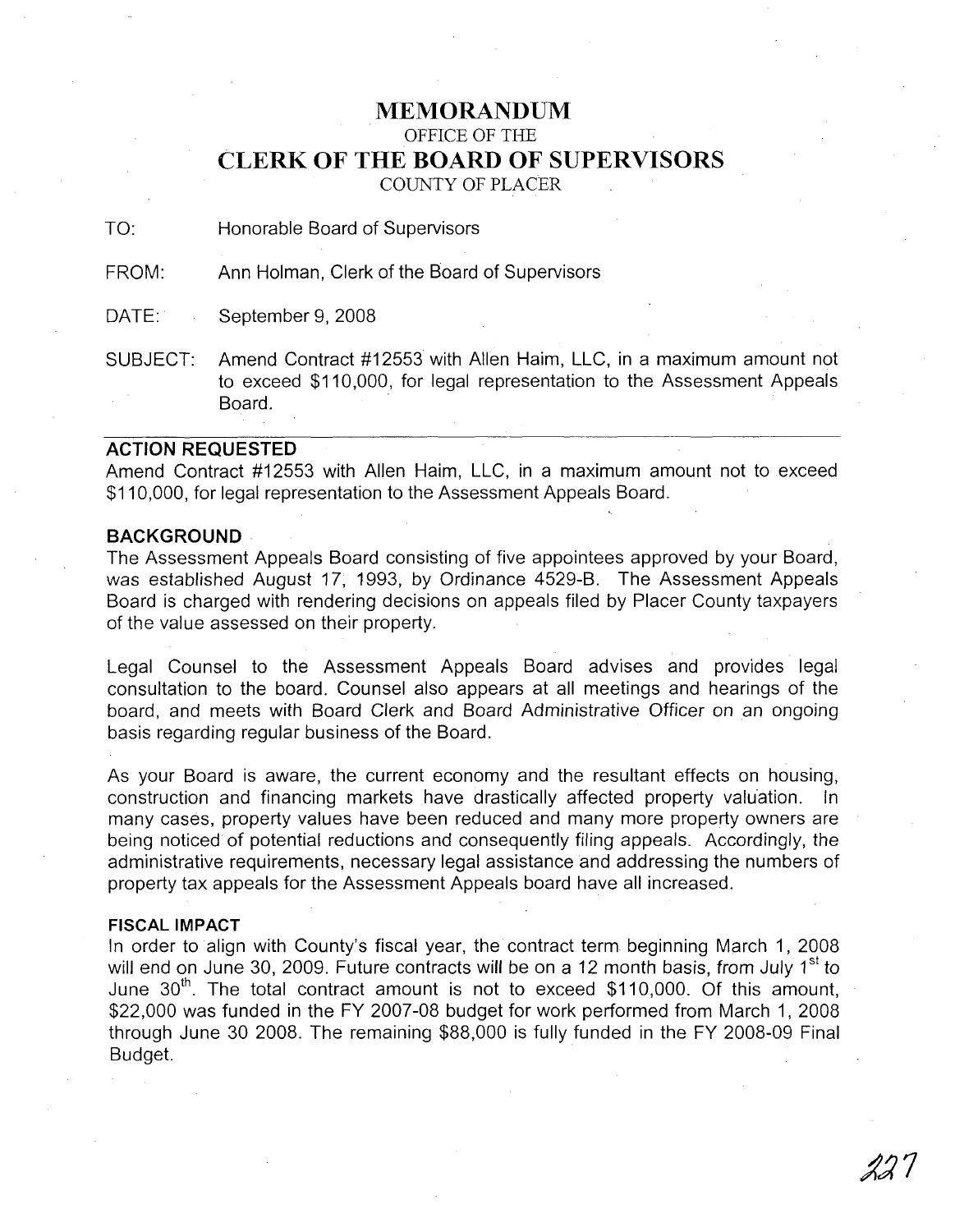#### PROFESSIONAL SERVICES OF:

Allen A. Haim, Esp. Attorney at Law SB 40627 57 W. Crescent Drive San Rafael, CA 94901-5722 Phone4/Fas: (415) 453-8431 E-mail: abhaim@comcast.net

## **RE: Amendment No.2 to Contract NO. 12553, Representation of Assessment Appeals Board**

THIS SECOND AMENDMENT to Contract Number 125553, is made and entered into this day of  $\qquad \qquad .$  2008, by and between the County of Placer, hereinafter referred to as "County", and Allen A. Haim, an individual, hereinafter referred to as "Attorney".

WHEREAS, by contract number 12553, dated March 1, 2008 ("Contract"), County retained Attorney to provide legal services and advice to the Assessment Appeals Board for Placer County, and;

WHEREAS, by Amendment Number 1, dated June 8, 2008, County amended Section 4 of the Contract to increase the payment amount from \$20,000 to \$35,000 for actual services, reasonable costs and expenses, herein referred to as "contract amount", and also corrected a minor typographical error within Section 4, and;

WHEREAS, the Parties mutually agree that there is a further need to adjust the contract amount and due to the anticipated need of the Assessment Appeals Board for additional legal services, and;

WHEREAS, the Parties also mutually agree that there is a need to adjust the term of the contract such that it will correspond to the fiscal year, and;

WHEREAS, aside from the changes to the Contract set forth below, all other provisions in the Contract, including prior amendments thereto, shall remain unchanged and in full force and effect:

NOW, THEREFORE, it is hereby agreed by the parties that Section 4 of the Contract shall be amended by increasing the maximum contract amount from \$35,000 to \$110,000, as follows:

#### 4. AMOUNT OF PAYMENT.

County shall pay Attorney for his actual services and reasonable costs and expenses incurred up to a maximum of **\$110,000 (One Hundred Ten Thousand Dollars and No Cents)** \$35,000 (Thirty five Thousand Dollars and No Cents). County shall compensate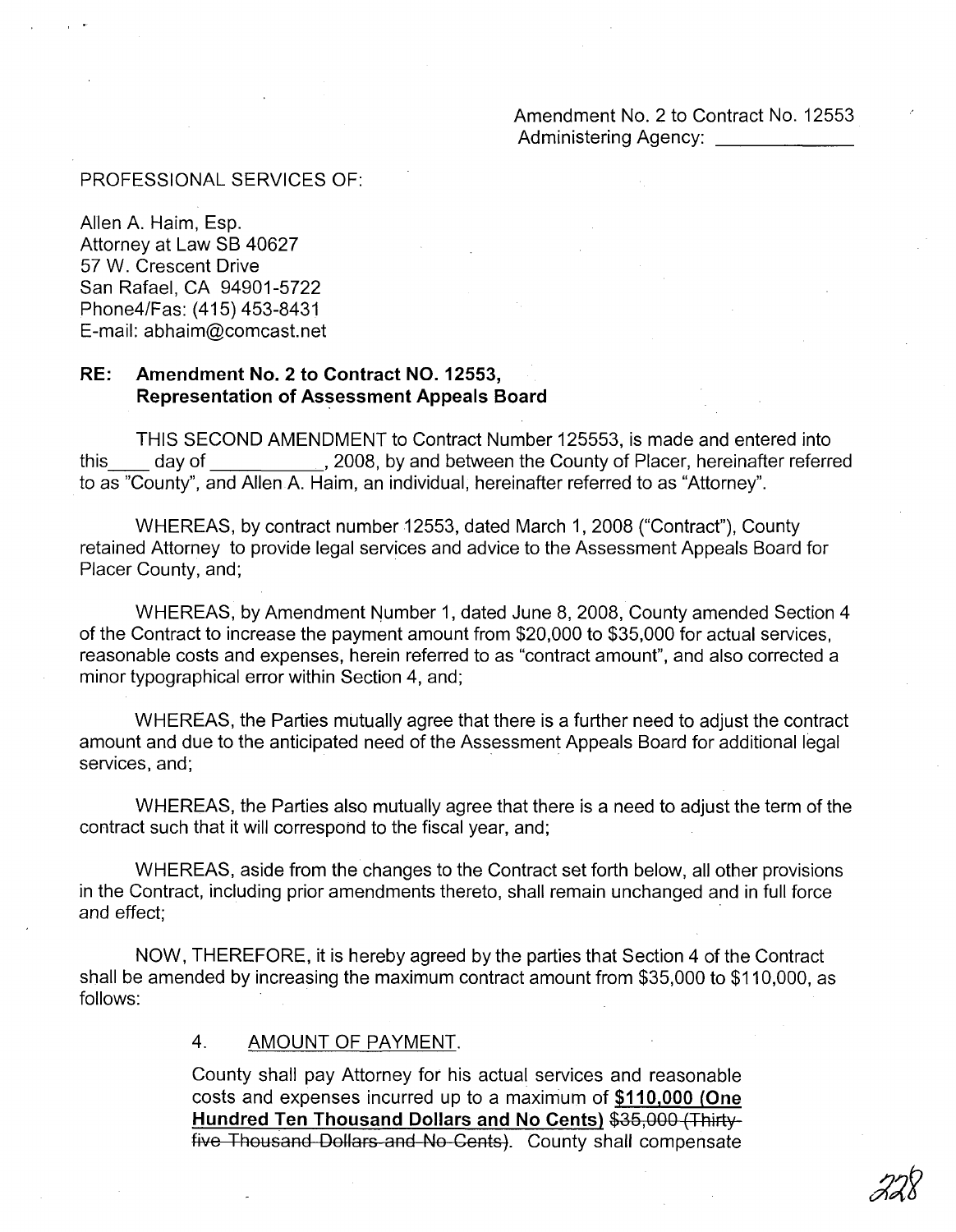Attorney at the rate of One Hundred and Seventy-five Dollars (\$175.00) per hour. Attorney shall bill in a maximum of 1/4 of an hour increments. Attorney shall keep proper records to enable County to verify the services rendered. Attorney shall bill County on a monthly basis if services are performed during the month, and invoices shall describe the work performed. Attorney shall monitor his billings and shall not perform work in excess of the maximum amount set forth herein and in the event Attorney anticipates that the board will require services that will exceed the amount of payment provided hereunder, Attorney shall notify the Board Administrative Officer and this Agreement may be amended as necessary upon mutual consent.

NOW, THEREFORE, it is hereby further agreed by the Parties that Section 9 of the Contract shall be amended to extend the end of the initial contract term from March 1 to July 30, and have each successive term continue for a 12-month period, as follows:

9. TERM.

The term of this agreement shall cover a twelve  $(12)$  sixteen (16) month period beginning March 1, 2008, and ending June 3D. 2009. and thereafter shall continue from automatically be renewed for twelve (12) month terms beginning on July 1 of each year to year, unless otherwise ended pursuant to paragraph 8, above.

IN WITNESS WHEREOF, the parties hereto have executed this Amendment NO.2 the day and year first above written.

PLACER COUNTY

ATTORNEY

 $\mathsf{B}\mathsf{v}$ :

Jim Holmes Chairman, Board of Supervisors

EXECUTIVE DIRECTOR, ASSESSMENT APPEALS BOARD

By:

APPROVED AS TO FORM

Allen A. Haim, Esq.

SBN 40627

By:

Mike Boyle

By:

Anthony J. La Bouff County Counsel